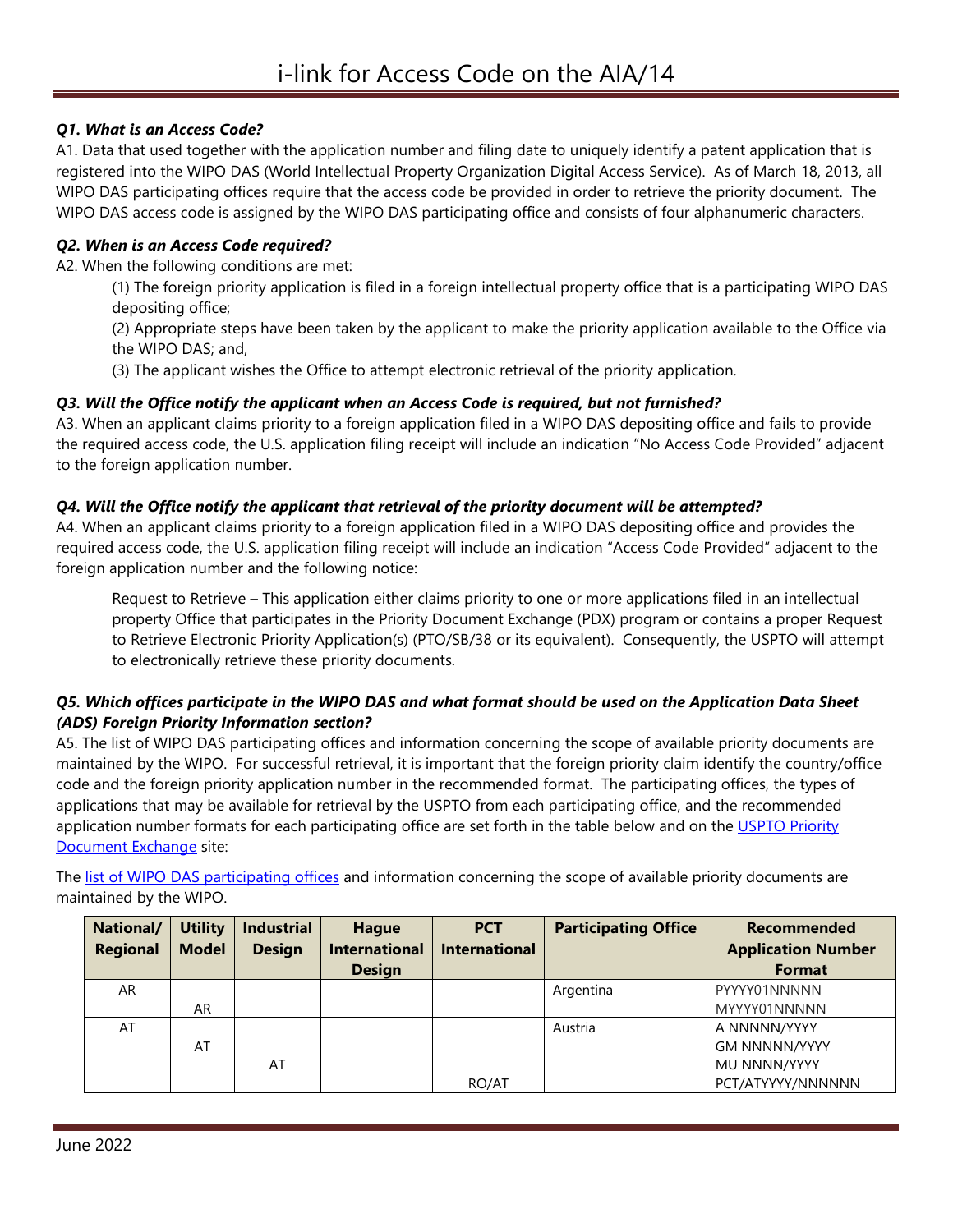i-link for Access Code on the AIA/14

| National/       | <b>Utility</b> | <b>Industrial</b> | <b>Hague</b>         | <b>PCT</b>           | <b>Participating Office</b>  | <b>Recommended</b>           |
|-----------------|----------------|-------------------|----------------------|----------------------|------------------------------|------------------------------|
| <b>Regional</b> | <b>Model</b>   | <b>Design</b>     | <b>International</b> | <b>International</b> |                              | <b>Application Number</b>    |
|                 |                |                   | <b>Design</b>        |                      |                              | <b>Format</b>                |
|                 |                | AU                |                      |                      |                              | YYYYNNNNNN                   |
| AU              |                |                   |                      |                      | Australia                    |                              |
|                 |                |                   |                      | RO/AU                |                              | PCT/AUYYYY/NNNNNN            |
| <b>BR</b>       |                |                   |                      |                      | <b>Brazil</b>                | 10YYYYNNNNNNN                |
|                 |                | <b>BR</b>         |                      |                      |                              | 30YYYYNNNNNNN                |
| CA              |                |                   |                      | RO/BR                |                              | PCT/BRYYYY/NNNNNN            |
|                 |                |                   |                      |                      | Canada                       | <b>NNNNNN</b>                |
|                 |                | CA                |                      |                      |                              | <b>NNNNNN</b>                |
|                 | CL             |                   |                      | RO/CA                | Chile                        | PCT/CAYYYY/NNNNNN            |
| CL              |                | CL                |                      |                      |                              | NNNNN-YYYY                   |
|                 |                |                   |                      | RO/CL                |                              | PCT/CLYYYY/NNNNNN            |
| CN              |                |                   |                      |                      | People's Republic of         | YYYY-1NNNNNNN.X              |
|                 | <b>CN</b>      |                   |                      |                      | China                        | YYYY-2NNNNNNN.X              |
|                 |                | CN                |                      |                      |                              | YYYY-3NNNNNNN.X              |
|                 |                |                   |                      | RO/CN                |                              | PCT/CNYYYY/NNNNNN            |
| CO              | CO             | CO                |                      |                      | Colombia                     | NCYYYY/NNNNNNN               |
|                 |                |                   |                      | RO/CO                |                              | PCT/COYYYY/NNNNNN            |
| DK              |                |                   |                      |                      | Denmark                      | PA YYYY NNNNN                |
|                 | <b>DK</b>      |                   |                      |                      |                              | <b>BA YYYY NNNNN</b>         |
|                 |                |                   |                      | RO/DK                |                              | PCT/DKYYYY/NNNNNN            |
| EA              |                |                   |                      |                      | Eurasian Patent              | YYYYNNNNN                    |
|                 |                | EA                |                      |                      | Organization                 | YYYY4NNNN                    |
|                 |                |                   |                      | RO/EA                |                              | PCT/EAYYYY/NNNNNN            |
| EE.             |                |                   |                      |                      | Estonia                      | PYYYYNNNNN                   |
|                 | EE.            |                   |                      |                      |                              | <b>UYYYYNNNNN</b>            |
|                 |                | EM                |                      |                      | European Union               | NNNNNNNNNN-NNNN              |
|                 |                |                   |                      |                      | Intellectual Property        |                              |
|                 |                |                   |                      |                      | Office                       |                              |
| EP              |                |                   |                      |                      | European Patent Office       | YYNNNNNN                     |
|                 |                |                   |                      | RO/EP                |                              | PCT/EPYYYY/NNNNNN            |
| ES              |                |                   |                      |                      | Spain                        | PYYYYNNNNN                   |
|                 | ES             |                   |                      |                      |                              | <b>UYYYYNNNNN</b>            |
|                 |                | ES                |                      |                      |                              | <b>DNNNNNNN</b>              |
|                 |                |                   |                      | RO/ES                |                              | PCT/ESYYYY/NNNNNN            |
| FI.             | FI.            |                   |                      |                      | Finland                      | YYYYNNNN<br><b>UYYYYNNNN</b> |
|                 |                |                   |                      |                      |                              | PCT/FIYYYY/NNNNNN            |
|                 |                |                   |                      | RO/FI                |                              |                              |
| FR.             | <b>FR</b>      |                   |                      |                      | France                       | <b>YYNNNNN</b>               |
|                 |                | <b>FR</b>         |                      |                      |                              | YYYYNNNN                     |
|                 |                |                   |                      | RO/FR                |                              | PCT/FRYYYY/NNNNNN            |
| GB              |                |                   |                      |                      | United Kingdom               | YYNNNNN.X                    |
| GE              |                |                   |                      |                      | Georgia                      | AP YYYYNNNNN                 |
|                 | GE             |                   |                      |                      |                              | AU YYYYNNNNN<br>AD YYYYNNNNN |
|                 |                | GE                |                      |                      |                              |                              |
|                 |                |                   |                      | RO/GE                |                              | PCT/GEYYYY/NNNNNN            |
|                 |                |                   | $\mathsf{IB}$        |                      | International Bureau of      | <b>WIPONNNNN</b>             |
|                 |                |                   |                      |                      | the World Intellectual       | <b>WIPONNNNNN</b>            |
|                 |                |                   |                      |                      | <b>Property Organization</b> | <b>NNNNNNNNN</b>             |
|                 |                |                   |                      | RO/IB                |                              | PCT/IBYYYY/NNNNNN            |